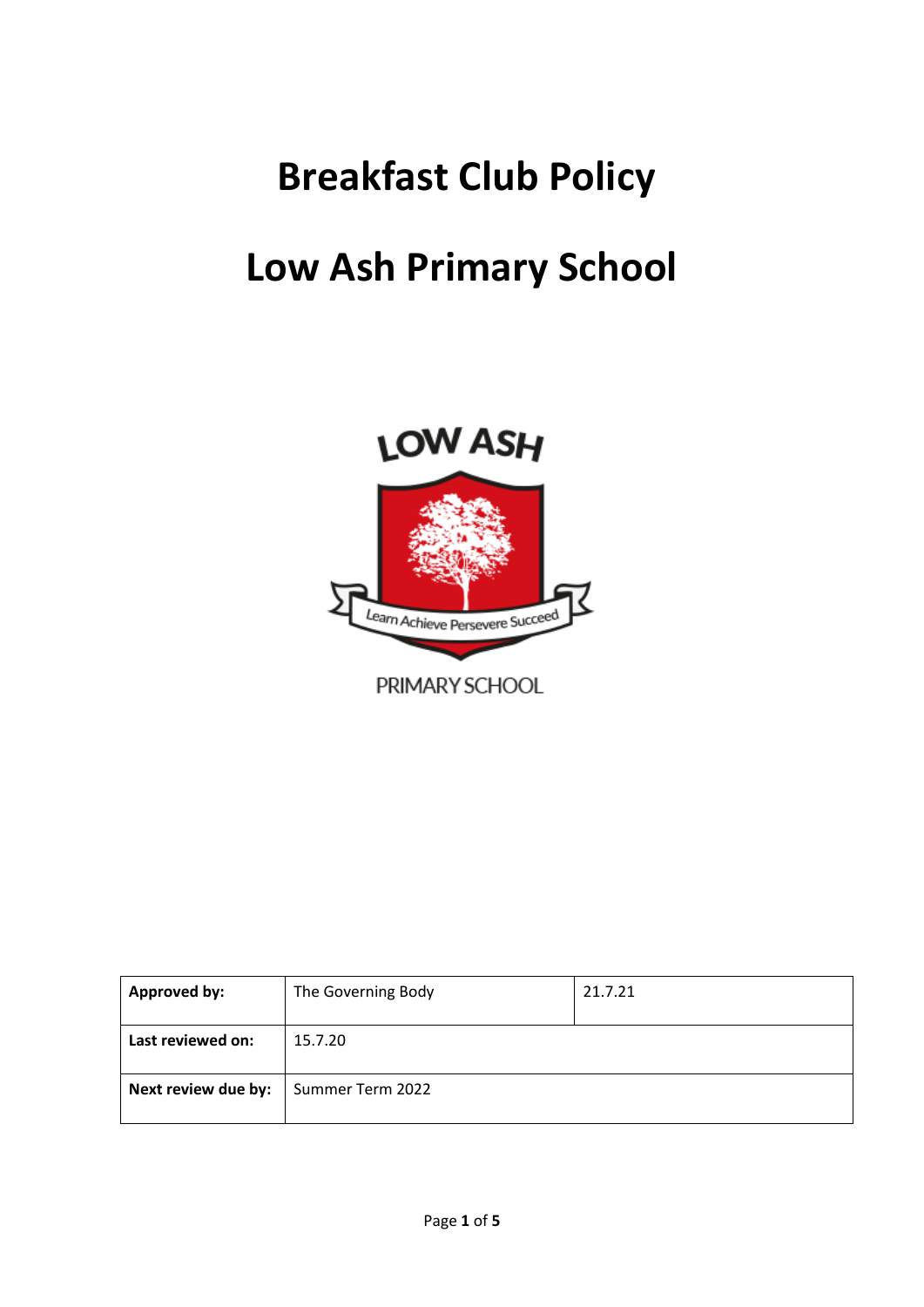# 1. Rationale

The breakfast club is organised by Low Ash Primary School. It is an extended school activity designed to cater for children attending the school from 8am each day until school starts at 8.45am.

Breakfast is provided as part of the provision so that children can start the day with a healthy meal. Catering is provided by Facilities Management who also run the school meals service at Low Ash. Children are encouraged to develop independence through making decisions in their choice of food, drink and activity, developing social and interactive skills through their interaction with each other. A number of school policies are referred to within this policy as they also apply to breakfast club. These policies can be viewed via the school website or a copy can be made available by request at the school office.

# 2. Objectives

- To provide a welcoming, safe and secure environment for pupils before the beginning of the school day
- To enable pupils to eat a healthy breakfast before school in a friendly, relaxed environment
- To provide a range of activities for pupils attending the breakfast club
- To provide affordable childcare for parents/carers of pupils at the school

#### 3. Organisation

The breakfast club is open from 8am to 8.45am every school day, but not during weekends and school holidays. It is held in the main school hall and food is prepared in the school kitchen which adjoins the hall.

Parents/carers wishing to use breakfast club for their child should complete a registration form and sign a contract agreeing to the policy terms and conditions before their child starts to attend breakfast club.

Pupils should arrive no later than 8.15am so that breakfast can be eaten and cleared away no later than 8.30am. Pupils' details, medical conditions, emergency contact numbers are kept in the school office – it is the responsibility of parents/carers to notify any changes of details.

#### 4. Charging

The charge will be reviewed on an annual basis, prior to the start of the spring term, to ensure that all costs are covered. Any change in charge will be notified to parents/carers at least one month in advance.

The charge includes breakfast and all activities. It covers the cost of staffing, food and resources. Fees should be paid at the beginning of each week.In the event of non-payment, a reminder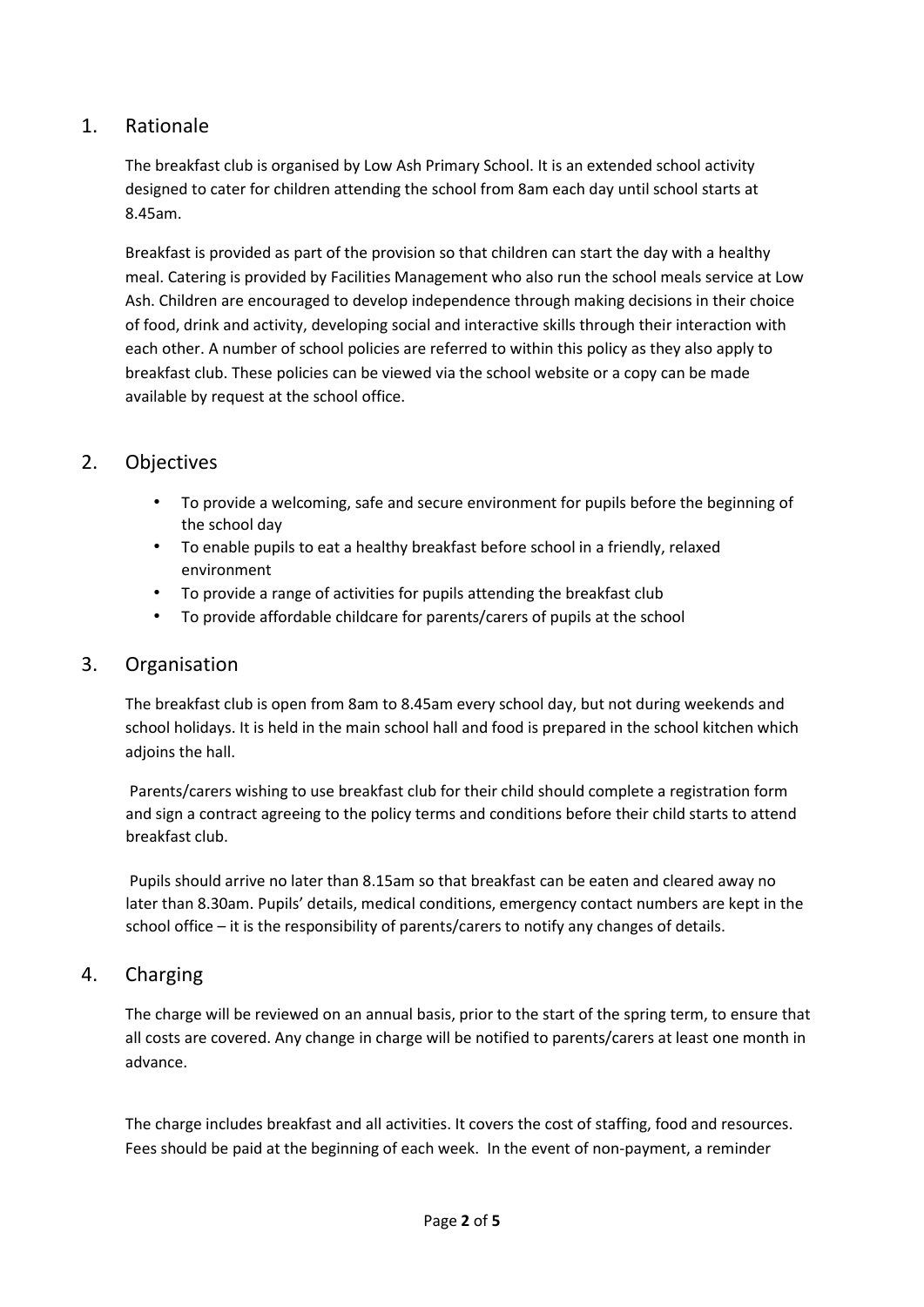letter will be issued giving one week to pay any outstanding amount. After this, attendance at breakfast club will not be allowed.

# 5. Attendance

It is expected that pupils will attend sessions they are booked onto. Refunds will not be given for non-attendance unless there is an emergency school closure or the child is ill and therefore absent from school.

# 6. Staffing and supervision

Pupils attending breakfast club are supervised at all times. All members of staff are DBS checked. At least one member of staff holds a current first aid certificate.

There should always be at least three members of staff on duty, with a minimum of two members of staff in the hall during breakfast club at any given time. There are regular opportunities to use the toilet facilities with one member of staff accompanying pupils to/from the hall.

In addition to school staff, one member of the kitchen staff prepares and serves breakfast. This member of staff holds a food hygiene certificate.

### 7. Registration

Children must be dropped off at the Y6 entrance by a parent/carer and registered as they enter the school. In the event of an emergency, the register is taken to ensure that all pupils registered are accounted for.

# 8. Food

Food and drink complies with the requirements of food in schools and constitutes a healthy breakfast. The following choices are available:

- Choice of cereals (not containing sugar), such as rice crispies, weetabix, porridge
- Toast or crumpet with margarine or jam
- Fruit juice or water
- Yoghurt

#### 9. Activities

A number of activities are available across the week including art/craft activities, books, games, toys and sports options. Pupils may choose which activities they participate in and they can mix with pupils from other age groups. The Breakfast Club Leader ensures that provision is appropriate for EYFS pupils.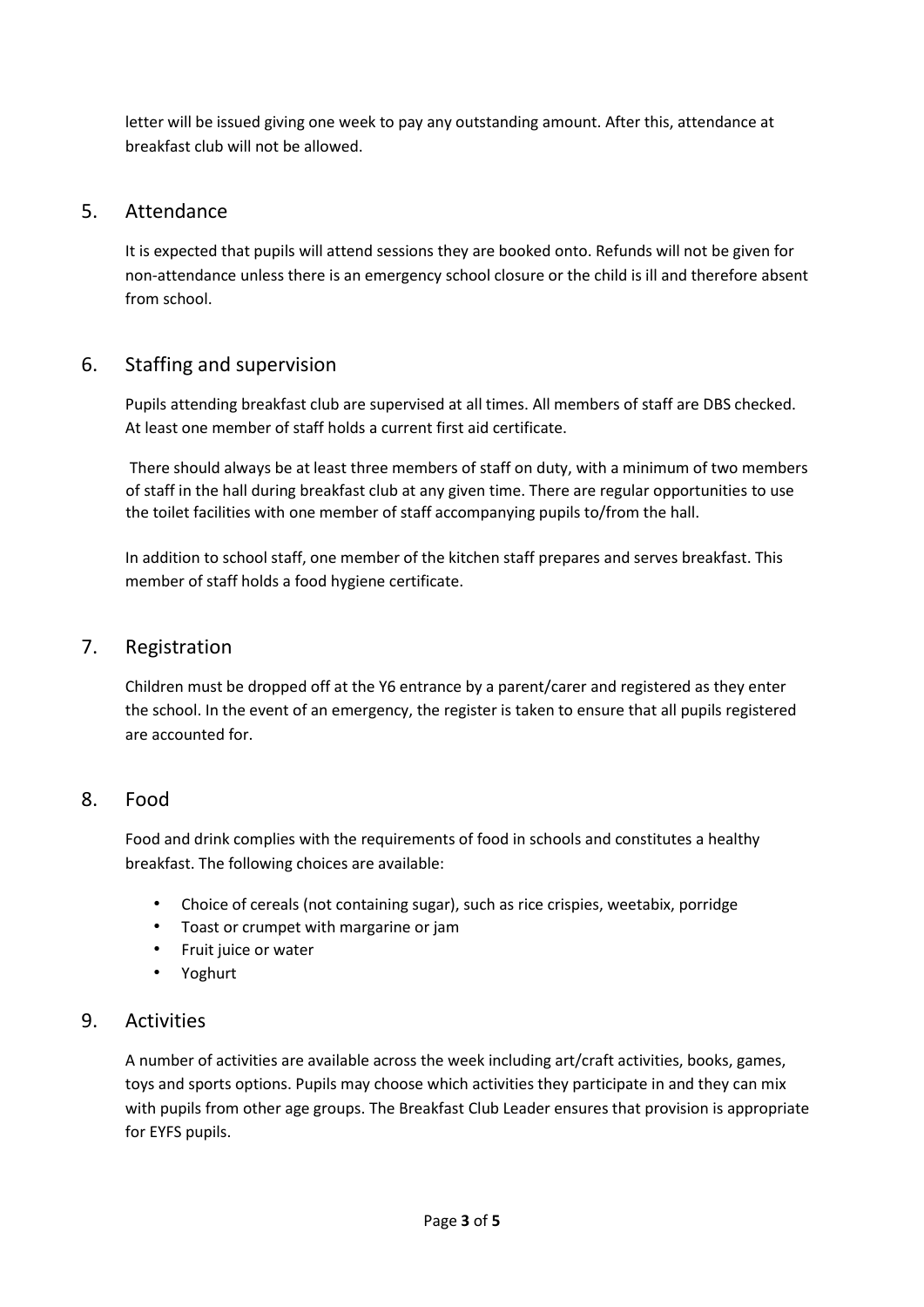### 10. Behaviour

The school's Behaviour and Anti-Bullying Policy also applies to breakfast club. Pupils are expected to show good standards of behaviour and consideration towards others. If there are concerns regarding behaviour, parents/carers will be informed. If there are continued concerns regarding the behaviour of a pupil at breakfast club, they will be asked to find alternative provision. This will be as a last resort, having tried alternative means of managing behaviour.

# 11. Safeguarding

The school's Safeguarding and Child Protection Policy also applies to breakfast club. Staff are diligent in supervising pupils and ensuring their safety during the session. Risk assessments are carried out and reviewed annually, or earlier if necessary.

Staff are vigilant in identifying safeguarding issues, reporting concerns in writing to the 'Named Person' for child protection in school, namely the headteacher, deputy or assistant head. Staff attend child protection awareness training at least every three years.

#### **Equality**

The school's Equality Policy also applies to breakfast club. All activities are available to any pupil who wishes to access them, regardless of age, gender, race, religion, special need or disability. Reasonable adjustments will be made to accommodate needs which are already provided for within the school.

# 12. Staff absence

Cover for staff absence will be organised to ensure that staffing requirements are maintained. All cover staff come from within the school staff team and are DBS checked.

#### 13. Fire procedures

Staff and pupils should exit the hall via the fire doors and proceed through the car park to the muster point in the school playground. The register will be checked to ensure that all those registered are accounted for.

#### 14. First Aid

A qualified first aider is present at all times. If first aid is given it will be recorded in the first aid book and parents/carers will be notified by a slip or note in the link book (EYFS).

#### 15. Administering medication